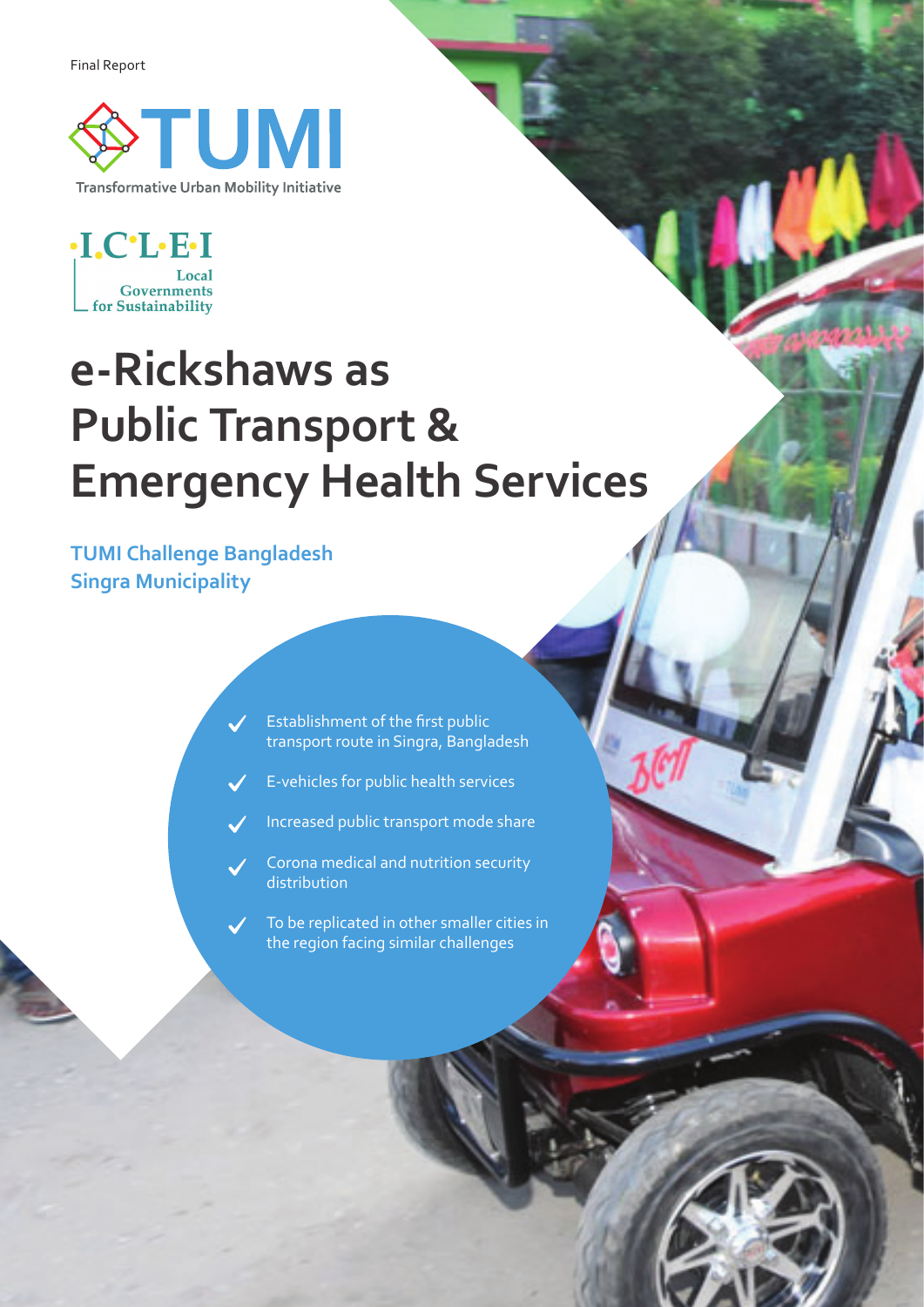**Singra Population: 45,000 Urban + 9,000 Rural** 

# **Executive Summary**

**Singra is a remote town that had no public transportation systems within the city as well as very little contact to international partners.** 

**Privately owned rikshaws have been circulating in Singra for some years, but due to their unprofessional electrification they are seen as a safety hazard. With our project we introduced ten e-rickshaws as a means of public transport as well as two emergency medical service vehicles.**

**With that, together with the construction of an e-rickshaw garage and extended safety training for drivers, Singra and TUMI were able to develop a new operating model where drivers are paid fair wages and are trained on how to safely operate the vehicles to improve the safety and access for the citizens of Singra.**

**E-MOBILITY**

**SEPTEMBER 2018 - DECEMBER 2019** 

888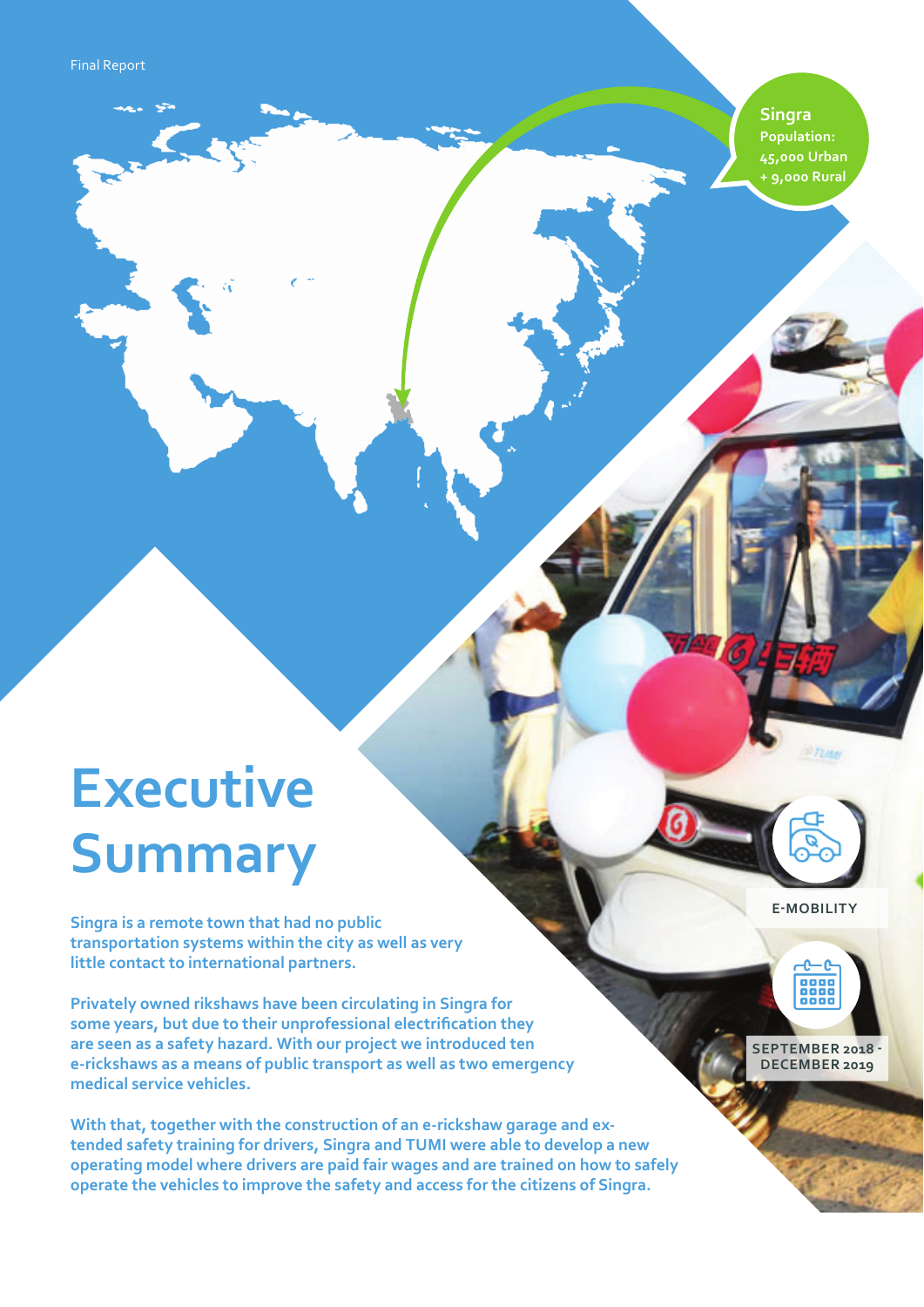#### **The Process**

- **→** Design, tender and construction of a storage garage done by Singra's engineers
- Vehicle requirement design and tendering - locally and from abroad, including technical assessment
- **Mapping and route setting for e-rickshaw operation**
- Fair & transparent selection of drivers with an accompanying a safety training program
- Joint design of operation model of public transport and emergency vehicle system
- Throughout the whole process, the TUMI Team together with GIZ EnDev colleagues in Bangladesh advised and supported the project to achieve maximum impact, facilitated by ICLEI.
- ICLEI and GIZ Bangladesh were actively supporting during construction, vehicle selection, local manufacturing, and advised on the electrical/ charging infrastructure.

#### **COVID-19 Response**

- Emergency mobile COVID-19 testing facilities
- $\rightarrow$  Food security using e-rickshaws for home food deliveries
- $\rightarrow$  Mobile information campaign (speakers on e-rickshaws): informing all citizens about dangers and prevention to stop the spread of Coronavirus



#### **Outcomes/Impacts**

- $\rightarrow$  First public transport route in Singra was established, for citizens who live in areas previously underserved by the private rickshaw operators
- $\rightarrow$  Provision of emergency medical transport services in all areas of the city was established
- $\rightarrow$  Ten drivers have been employed through the city on a permanent basis (salary/incentive model)
- Driver safety training for ten drivers through BRAC (a local NGO)
- $\rightarrow$  Strengthening local production of electric vehicles through purchase local company (4 of 10 vehicles)
- **►** Construction of a garage to safely park and maintain e-rickshaws and charging infrastructure
- Singra Municipality received the Urban Resilience Award for its works on e-mobility by ICCCAD in October 2019